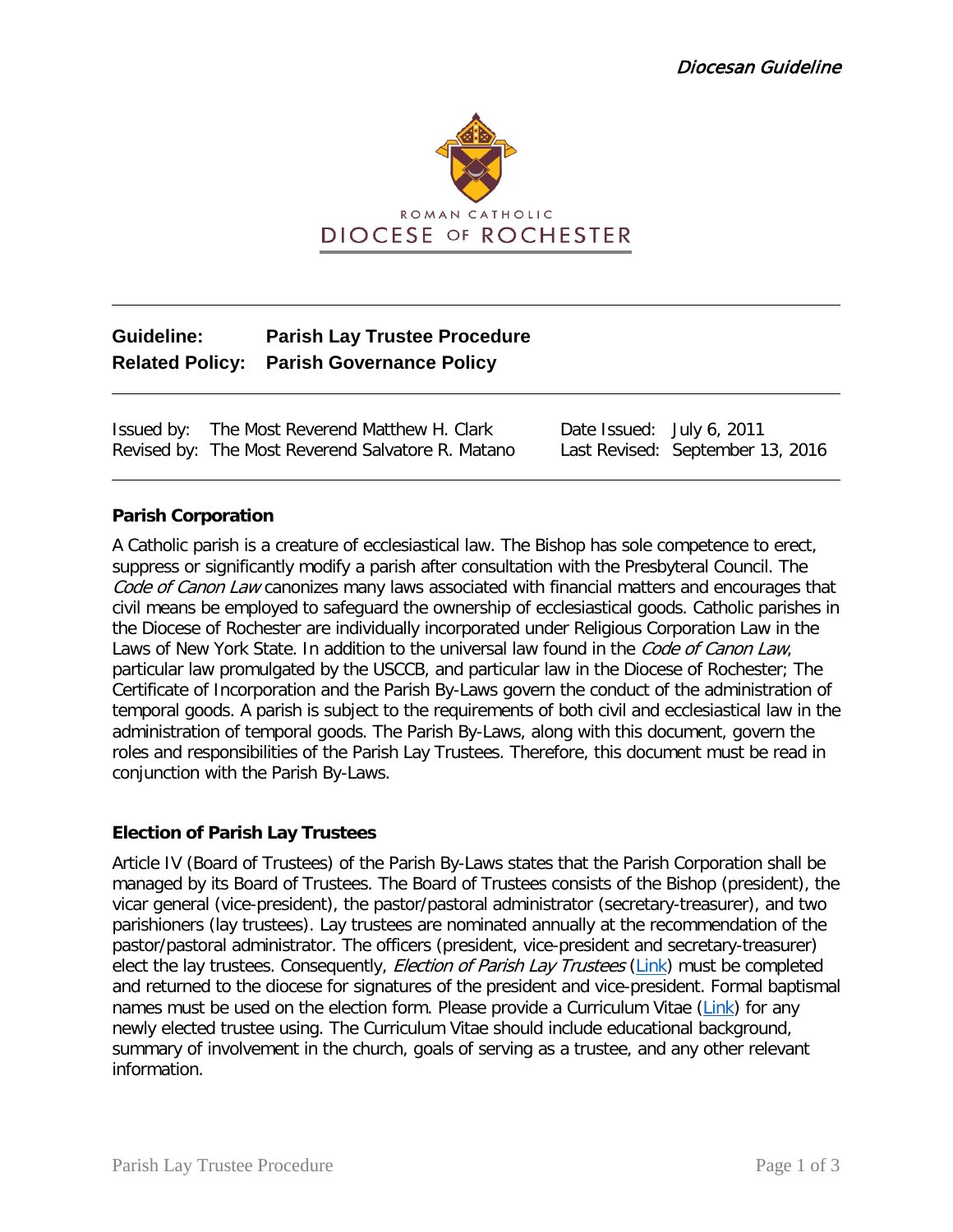## **Term of Office – Policy**

The term of office is one year. The term coincides with the fiscal year, July 1 through June 30 of the following year. A trustee may serve five consecutive one-year terms. After one year of a break in service, a new cycle may commence. If a lay trustee is unable to complete the term, another lay trustee is to be elected to fill the remainder of the uncompleted term and an updated Election of Parish Lay Trustees must be completed and signed by the officers.

## **Qualifications of the Lay Trustees**

Lay trustees must be:

- citizens of the U.S.
- over twenty-one years of age
- fully-initiated practicing Catholics with active membership in the parish
- capable and willing to fulfill the duties of lay trustees
- aware of and compliant with the Parish Conflict of Interest Policy

## **Duties of the Lay Trustees**

Both New York State law and the Code of Canon Law recognize the importance of lay involvement in the governance of parishes. New York law provides that, in addition to the Bishop, Vicar General and Pastor/Pastoral Administrator, two lay people serve as Trustees of the parish corporation.

These Parish Trustees, including the two lay trustees, have certain responsibilities to see that the operations of the parish corporation are well-managed and at all times consistent with the purposes of the Corporation as a Roman Catholic parish operating under the auspices of the Diocese of Rochester.

The duty of care requires Trustees to discharge their duties in good faith and with that degree of diligence, care and skill which any prudent person would exercise under similar circumstances – the "prudent person rule." Broadly stated, a Trustee can meet his or her duty of care by exercising oversight for the proper management of the parish corporation. This requires active participation in the oversight of the parish activities and operations, normally conducted at the parish council and finance council levels.

Commonly, the Board of Trustees of the parish corporation meets only annually. Thus, the lay trustee should make a special effort to meet their fiduciary obligation by participating in the life of the parish, especially its pastoral council, finance council and/or related committees. A lay trustee would be expected to: regularly attend council meetings; carefully review council meeting minutes and any written materials disseminated prior to or at meetings; regularly monitor any activities delegated to standing or special committees (including finance committees); access and review corporate books and records; carefully review financial statements or reports prepared for the corporation; and acquire a general knowledge of the law